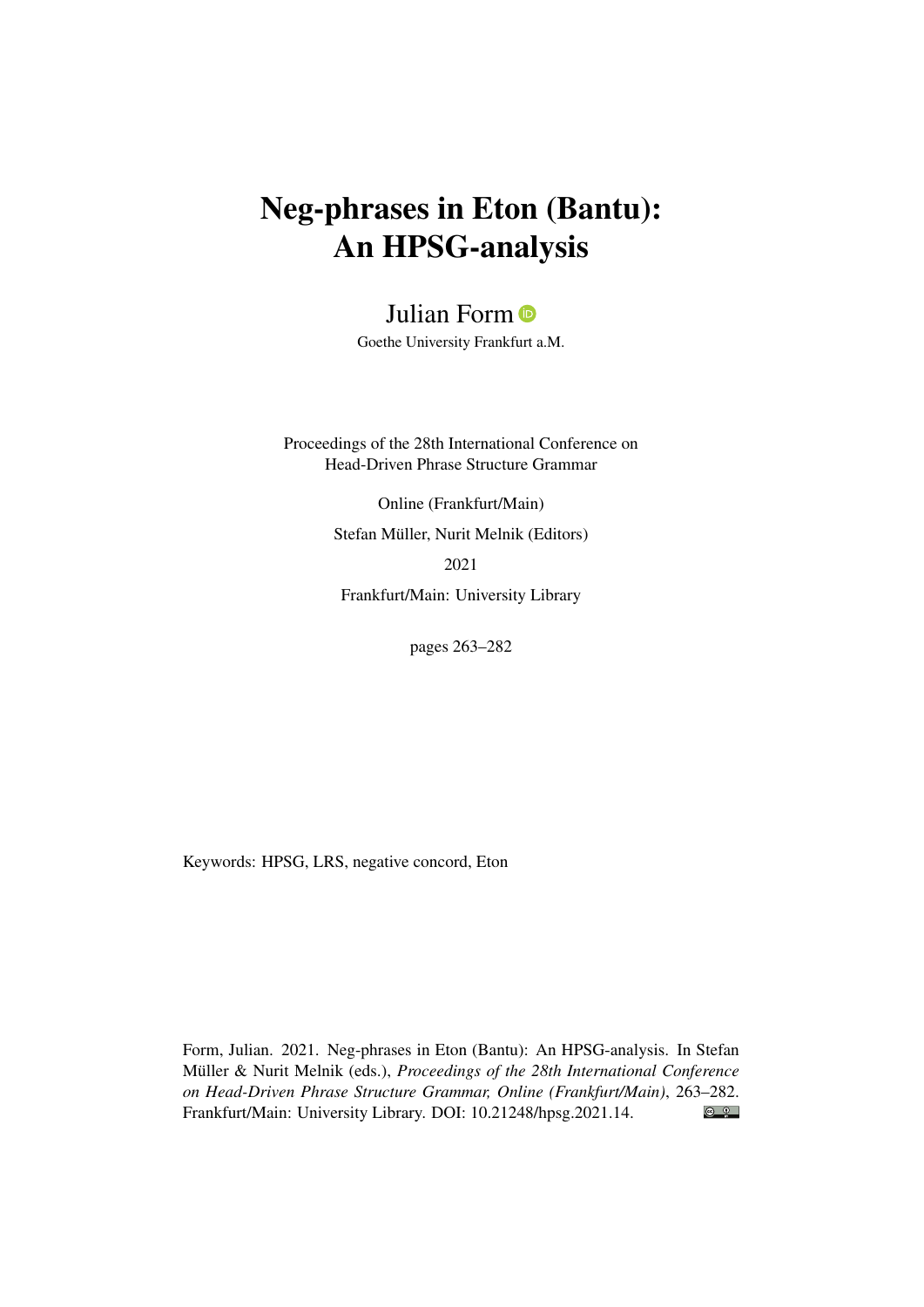#### Abstract

This paper presents a study of so-called neg-phrases in Eton, a negative concord language spoken in Cameroon. These phrases strongly resemble negated noun phrases that consist of a negative determiner and a noun, however, I will show that Eton neg-phrases are built differently. Reconciling the non-negative approach to negative indefinites by Penka & Zeijlstra (2005) and the negative approach by Richter & Sailer (2004a,b, 2006), I will argue that Eton neg-phrases consist of an inherently negative modifier and a nonnegative indefinite derived from a noun. Embedding the analysis in Lexical Resource Semantics, I will reveal the inherent negativity of Eton neg-phrases and account for their composition by using a lexical rule based on the semantic approach to noun phrases by Beavers (2003).

## 1 Introduction and background

Negative indefinites have received much attention in the literature in the studies on negation and crucially in examinations of negative concord (NC) languages. NC has been observed and studied in many different languages, for instance Italian (cf. Zeijlstra (2004), Godard & Marandin (2006), Giannakidou (2006), among many others) or Polish (cf. Richter & Sailer (2004a,b), for example) besides many other NC languages. The majority of the papers on NC languages is concerned with the question whether negative indefinites are inherently negative or not. Despite the negative indefinites' prominence being due to their tight relationship with NC, they have also attracted the interest of many researchers in recent years outside of NC languages (Penka & Zeijlstra (2005,2010), Zeijlstra (2011), Penka (2012), inter alia). These papers often concentrate on Germanic languages and their negative indefinites and again scrutinize the negative indefinites' (non-) negativity. However, in contrast to the prominently studied European languages as well as some Asian languages (see for instance Sells & Kim (2006) and Yoon (2008) for Korean or Kuno (2008) and Sano et al. (2009) for Japanese), African languages are vastly underrepresented in the studies of negative indefinites and negative items in general,<sup>1</sup> which is why my aim is to broaden the spectrum of languages that are analysed with regard to their negative words and include a language in the examination whose negation system has not been studied systematically yet. I will analyse Eton, a language spoken in Cameroon. Eton is a Bantu language which has, however, been largely disregarded in the literature so far and thus not much is known

<sup>†</sup> I would like to thank Haniel Enokah, Donald Ntsa and Ibrahim Ombede for their judgements and translations of Eton. Furthermore, I want to thank Mark van de Velde for helping me with any questions about the structure and properties of this language in general. I also highly value the comments made and advices given to me when presenting the earliest version of this paper at the workshop of the HPSG 2021 conference. Without Katharina Hartmann, this paper would not have been written and without Benedikt Weber, Sebastian Walter and Pascal Hohmann, this text would not look like it does. Finally, I am deeply indebted to Manfred Sailer who has not only helped me with the content, but also with the technical realisation of my ideas. All remaining errors are mine.

<sup>&</sup>lt;sup>1</sup>The most obvious reason for that may be that, as claimed in van der Auwera & van Alsenoy (2016,2018), NC as well as negative indefinites are extremely rare in African languages.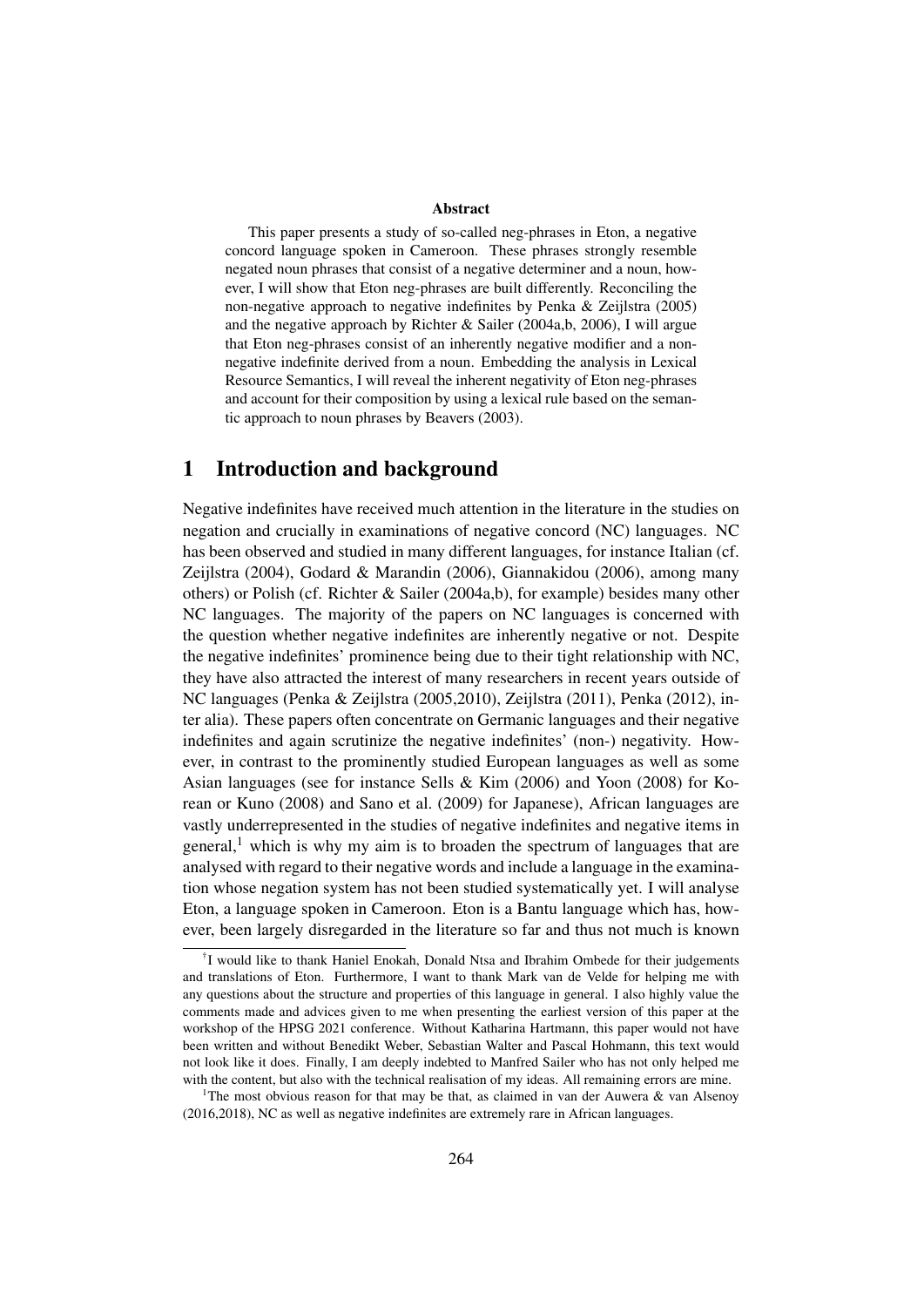about it. Eton lacks a written form, therefore, my writing of it is conventionalized. The only analysis of Eton has been done by van de Velde (2008) and I will basically follow his system and his distinctions of words and affixes.<sup>2</sup> Nevertheless, unlike him, I will ignore the tones despite Eton being a tonal language. This is because tones are not important for the phenomenon under discussion. Besides, Eton is an SVO and a NC language.

Although Eton does not have negative indefinite words, $3$  there are constructions where a negative word precedes a noun, thereby creating a negative constituent. These combinations will henceforth be referred to as neg-phrases and be analysed in this paper. The neg-phrases are built out of the negative word  $te<sup>4</sup>$  and the nouns of the language. Due to Eton being a NC language, these phrases have to co-occur with the negative marker *aa* in pre- as well as postverbal position. This is shown in the examples in  $(1)$ :<sup>5</sup>

- (1) a. Te mod \*(aa)-ti di. NEG person 1.NM-PR eat 'Nobody/No person eats.'
	- b. Embolo \*(aa)-ti di te jom. Embolo 1.NM-PR eat NEG thing 'Embolo eats nothing/no thing.'
	- c. Ibrahim \*(aa)-ti yen te parra. Ibrahim 1.NM-PR see NEG preacher 'Ibrahim sees no preacher.'

In all cases, leaving out the negative marker would result in ungrammaticality. Thus, it seems like Eton is a strict NC language, following the distinction in Giannakidou (1998), however, I will just refer to it as NC language in general because there needs to be done further research to be able to finally conclude on this. In particular, my informants disagree on whether a sentence containing a pre- as well as a postverbal neg-phrase, besides the negative marker, is to be interpreted as a single negation (SN) or a double negation (DN).

In addition to occupying the pre- and postverbal position in simple SVO sentences, the neg-phrases can be used in fragment answers (see (2)):

 $2^2$ There may be some slight variations between the variety he describes and the one in this paper because of working with different speakers and the possibility of dialectal variation. However, these differences are irrelevant for the topic of this work.

<sup>&</sup>lt;sup>3</sup>Sometimes in this paper, I will make a distinction between negative indefinites and negative indefinite words. The latter are a subclass of the former. Whilst negative indefinites consist of words and phrases, negative indefinite words are just words like *nobody*, *nothing* or *no*. Phrases like *no car*, for example, are not negative indefinite words, but only negative indefinites.

<sup>4</sup> van de Velde (2008, p. 285) describes it as a negative adverb.

<sup>&</sup>lt;sup>5</sup>For a description of the abbreviations used in this text, see the glossary at the end of the paper.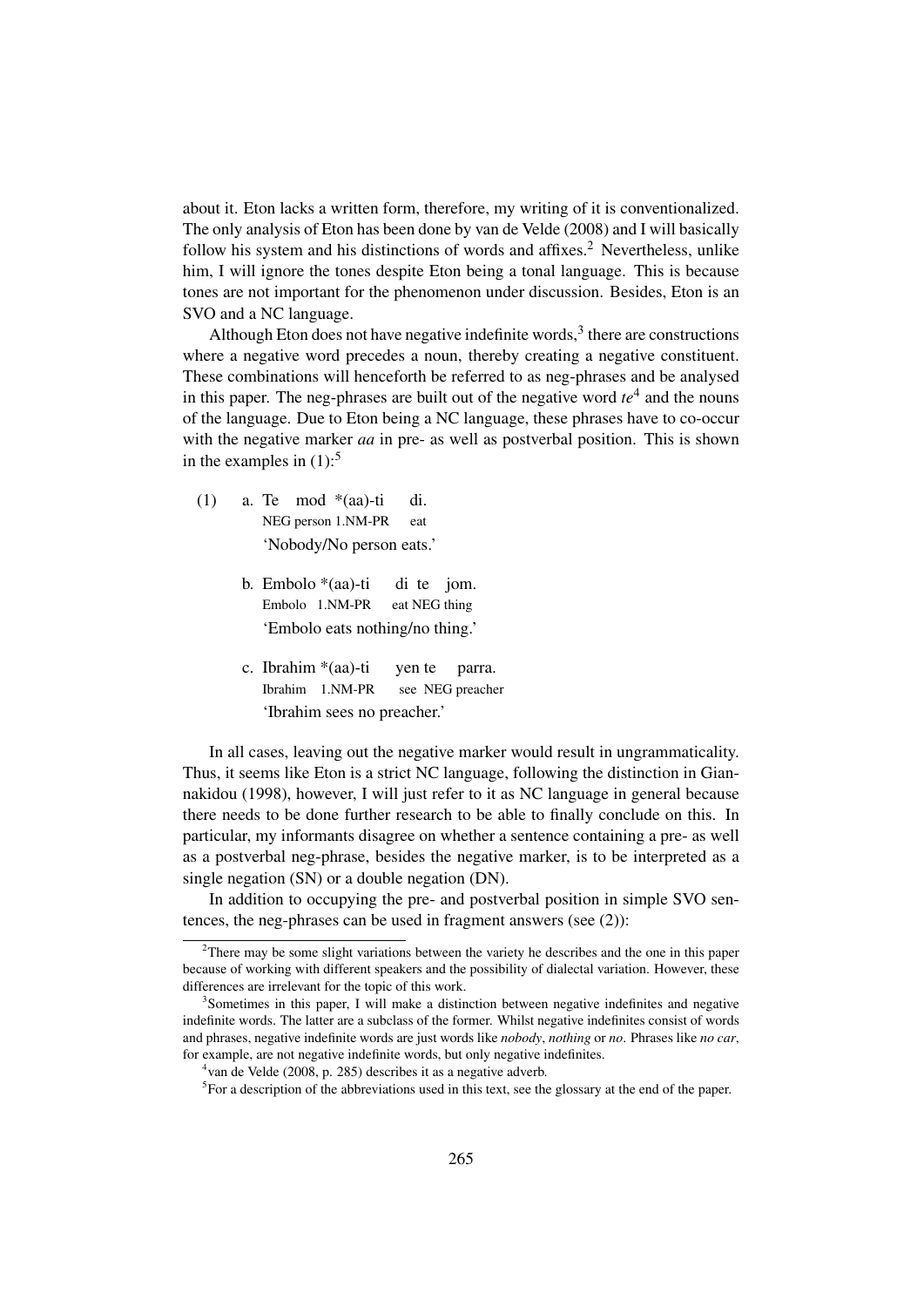| (2) | a. $A: Za-ti$            |                     | yen Linda? B: Te mod. |  |
|-----|--------------------------|---------------------|-----------------------|--|
|     | Who.1-PR                 | see Linda           | NEG person            |  |
|     | 'Who sees Linda?'        |                     | 'Nobody/No person.'   |  |
|     | b. A: Dze Ibrahim a-ti   |                     | yen? $B:$ Te jom.     |  |
|     | What Ibrahim 1-PR        | see                 | NEG thing             |  |
|     | 'What does Ibrahim see?' | 'Nothing/No thing.' |                       |  |

As visible, the neg-phrase can build a fragment answer when the subject is asked for, as in (2a), as well as when the non-subject is asked for, as in (2b). In general, one can see that the neg-phrases can occur in contexts that are typical for negative indefinites of other frequently studied languages contributing the same meaning. Furthermore, their co-occurrence with the negative marker in nonfragmentary contexts is another property that is displayed by those negative indefinites in other NC languages as well.

However, Eton neg-phrases are not only interesting because of widening the scope of languages that are analysed with regard to their negative words, but they are also attractive due to two further points: First of all, they are helpful in the discussion about the (non-)negativity of negative indefinites in NC languages. As I will claim, Eton neg-phrases are inherently negative and therefore, they seem to provide further evidence for the inherent negativity of negative indefinites across NC languages worldwide that has often been claimed in HPSG over the years (cf. de Swart & Sag (2002) or Richter & Sailer (2004a,b, 2006)). The second reason why Eton neg-phrases are interesting is because of their composition. As I will show, *te* is not a negative determiner, but a negative modifier only contributing negation and no quantification. Thus, Eton neg-phrases are different from negated noun phrases (NPs) of other languages consisting of a negative determiner and a simple noun, as for example English *no man*. A detailed analysis will be done in Section 3.

The main goals of this paper are to provide convincing evidence for the inherent negativity of Eton neg-phrases and explain their composition. Besides, in the course of the analysis, further similarities between Eton neg-phrases, on the one hand, and negative indefinites from better-known languages, on the other hand, will be revealed. My analysis will reconcile several previous approaches. I will use the inherently negative approach commonly used in HPSG to model negative indefinites (cf. de Swart & Sag (2002) or Richter & Sailer (2004a,b, 2006)) as well as the non-negative approach that is used in other frameworks (cf. Zeijlstra (2004) and Penka & Zeijlstra (2005)) to describe Eton neg-phrases. Moreover, I will integrate the basic concept of Beavers (2003) which is needed for explaining the negphrases' construction. I will show that a reconciliation allows us to integrate the advantages of all sides into the analysis. The negative approach correctly predicts that Eton neg-phrases are inherently negative, whilst the decompositional/non-negative approach as well as my adaptation of the semantic approach to NPs by Beavers (2003) correctly predict the composition of the neg-phrases as being a combination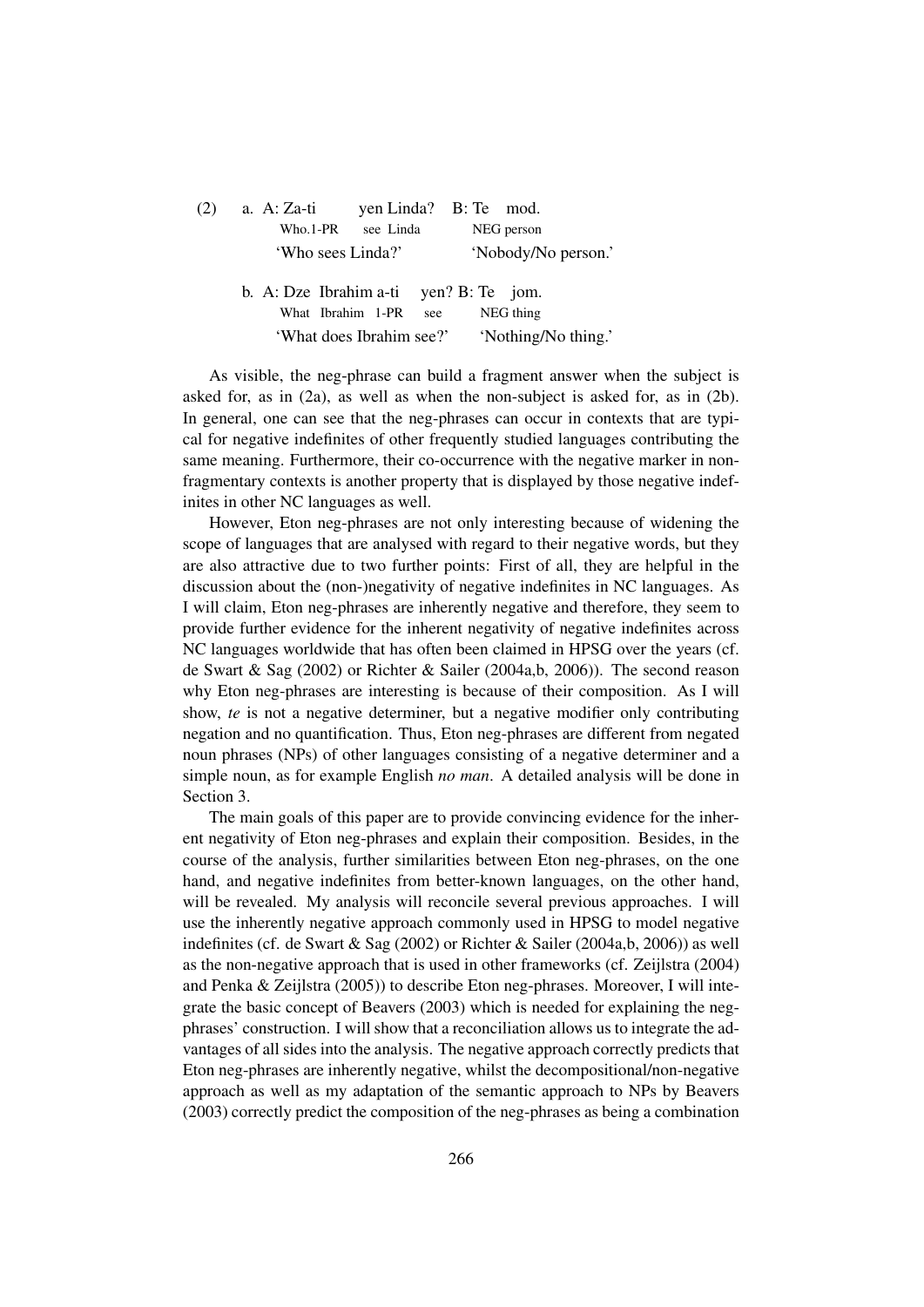of a negative operator and a non-negative indefinite. The overtness of *te* allows for a straightforward analysis of Eton neg-phrases in a surface-oriented framework like HPSG. In my examinations, I will use the methods of Lexical Resource Semantics (LRS) (Richter & Sailer (2004b)).

So, after this introduction, I will summarize the most important previous approaches in Section 2. Afterwards, I will scrutinize the neg-phrases in Section 3. In Section 3.1, I will examine the semantics of Eton neg-phrases, while in Section 3.2, I will model their composition. Finally, I will conclude this paper in Section 4.

## 2 Previous approaches

The study of negative indefinites has been extensive in NC as well as non-NC languages. This literature review will only give an overview of some of these works, differentiating between the non-negative approach, in which negative indefinites are treated as non-negative and the negative approach, whose proponents argue that these words are inherently negative.

#### 2.1 The non-negative approach

The term 'neg-word'<sup>6</sup> originates from the work of Laka (1990) to describe negative indefinites in NC languages. Obviously, this term has now been extended to also refer to negative indefinites of non-NC languages. Since her work, many researchers have focussed on negative indefinites in NC languages. Ladusaw (1992) maintains that in NC languages, negative phrases<sup>7</sup> should be regarded as negative polarity item (NPI) indefinites, which never directly express negation. Nonetheless, he acknowledges that there are differences in licensing NPIs, such as *ever*, and licensing negative phrases. The expression of negation itself is done abstractly by a so-called [neg] feature. This feature is given to a category by a specifier or an adjoined sister. A DN reading of NC constructions is abolished by Ladusaw's constraint that the feature can only work on one node.

Ovalle & Guerzoni (2004) also argue that negation is assigned abstractly instead of being contributed by inherently negative items. They propose that negative indefinites are non-negative existential quantifiers that bear a negative conventional implicature. They further suggest that the distribution of non-sentence initial negative indefinites is due to the restriction that they must occur in the scope of negation or of another averidical expression, such as *before*, *without* or *doubt*. They maintain that preverbal negative indefinites are moved in their surface position and are licensed by an abstract negation which also accounts for their use in elliptical answers. This abstract negation, they say, is positioned higher in a syntactic tree than the preverbal negative marker, which explains DN readings in NC languages.

 $6$ Originally, those words were labelled 'n-word', but due to the pejorative connotation of this word, 'neg-word' or 'negative indefinite', as in this paper, are used nowadays.

 $<sup>7</sup>$ He uses this term to refer to negative indefinites. It is to be distinguished from the term 'neg-</sup> phrases', which I use to describe the constructions in Eton this paper is about.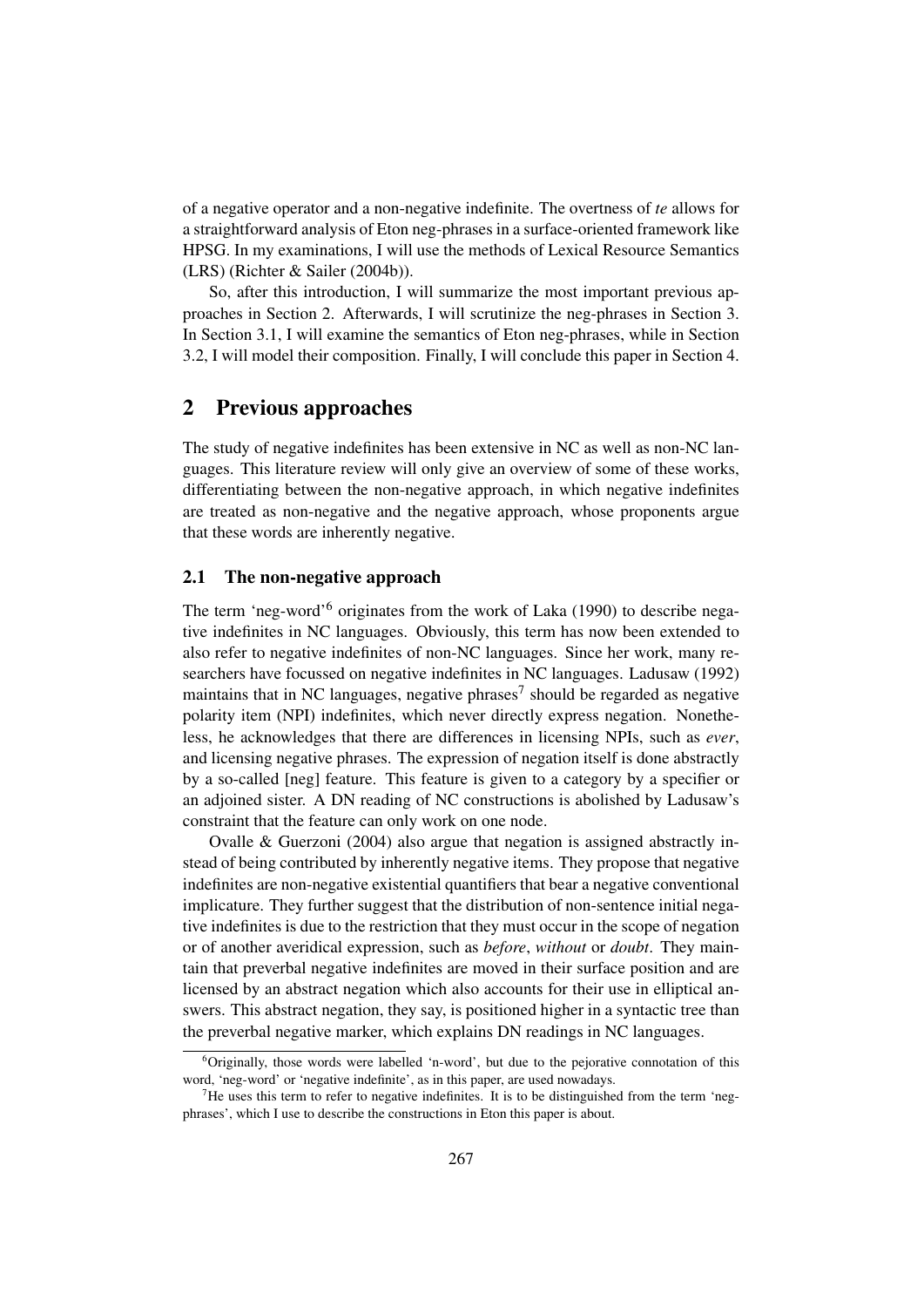Another interesting approach to NC and the contribution of negative indefinites has been developed by Zeijlstra (2004). He argues that negative indefinites are actually non-negative indefinites that are only syntactically marked for negation. In addition, he adds the restriction that NC is clause-bound. His proposal is that NC is syntactic agreement. The negative elements can either carry an [iNEG] feature or a [uNEG] feature, which stand for an *interpretable* or an *uninterpretable* negative feature. He explains that in non-strict NC languages, negative indefinites have a [uNEG] feature, which must agree with the [iNEG] feature that is either carried by the negative marker or an abstract negation operator. In strict varieties, only the negative operator has an interpretable negative feature, whereas in DN languages, all negative elements have the [iNEG] feature. Zeijlstra also provides an explanation of negative indefinites in elliptical contexts, such as fragmentary answers. He claims that in these contexts, the negative indefinites are licensed by the abstract negative operator with the feature [iNEG] that agrees with the negative indefinites' feature [uNEG]. In these cases, the negative indefinites evoke the presence of the abstract negative operator which NPIs cannot.

Despite analysing DN languages, the approach by Penka & Zeijlstra (2005), who follow the syntactic agreement approach by Zeijlstra (2004), will become important in this paper later, which is why I will shortly mention their core idea now. They suggest that even in DN languages, negative indefinites are not inherently negative. They base their assumptions on the observation that there are split-scope readings of these words where the negation and the indefinite take scope independently. This happens with modal verbs as well as with object intensional verbs, as can be seen in (3).

- (3) Es muss kein Arzt anwesend sein. (Penka & Zeijlstra (2005, p. 3)) there must no physician present be
	- a. 'It is not required that there be a physician present.'  $\neg$  > must >  $\exists$
	- b. \*'There is no physician who is required to be present.'  $\neg$   $\supset \exists$  > must
	- c. 'It is required that there be no physician present.'  $must > \neg > \exists$

A negative quantifier approach cannot account for these readings. Therefore, they claim that in DN languages, negative indefinites are combinations of an abstract negative operator and a non-negative indefinite that agree with each other. The authors state that the negative indefinites are already licensed by the negative operator in the lexicon in DN languages.

All of the approaches summarized in this subsection share the idea of a covert negative operator that licenses negative indefinites and is responsible for their negative contribution. Although this can explain the non-negative readings of negative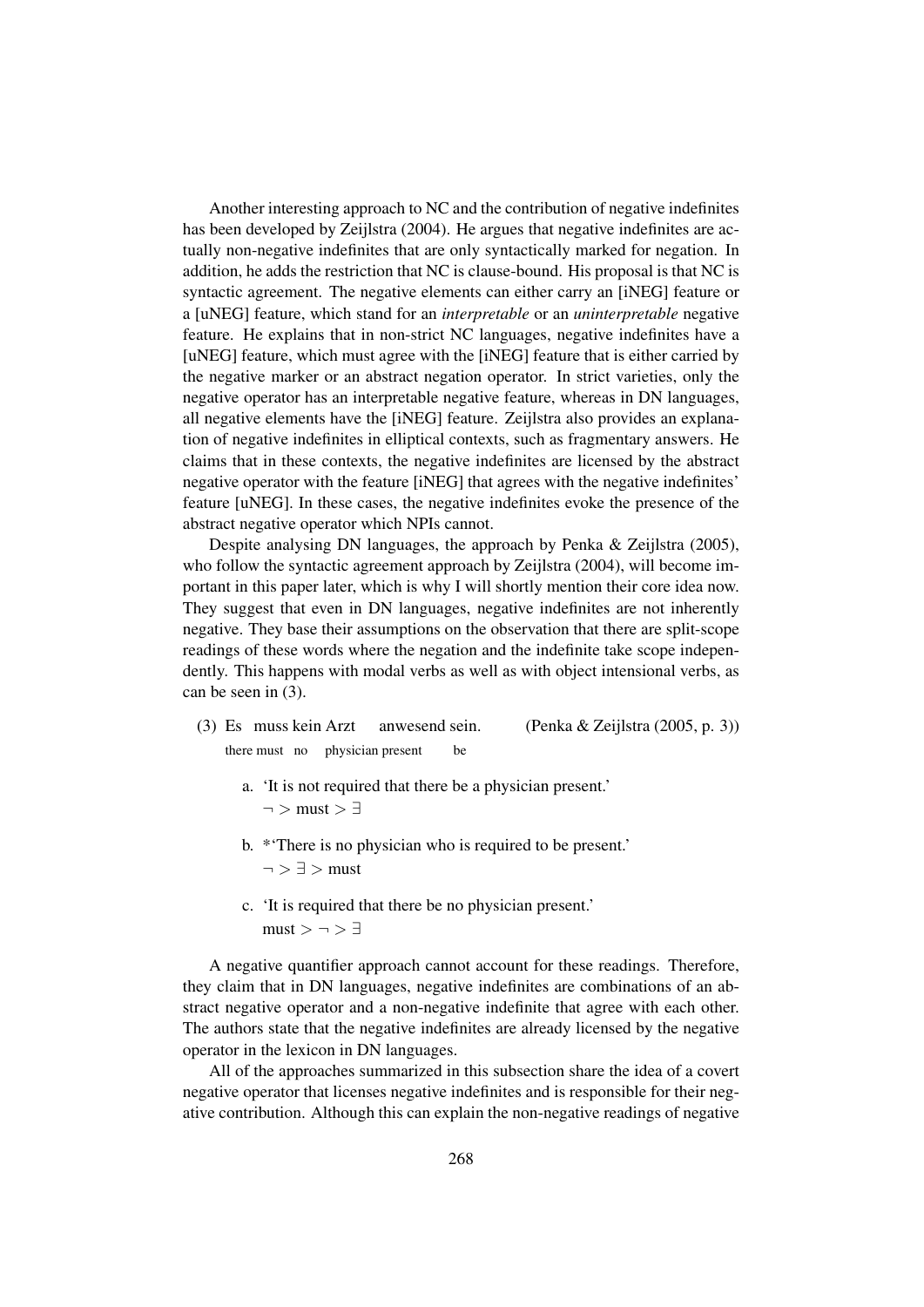indefinites in NC languages and account for split-scope readings, the assumption of a non-overt negative element is disadvantageous when working in a surfaceoriented framework like HPSG.

#### 2.2 The negative approach

Contrary to the approaches summarized so far, there are also numerous papers arguing for an inherently negative understanding of negative indefinites in NC as well as non-NC languages. Most prominently – in the HPSG framework –, de Swart & Sag (2002) argue that negative indefinites are negative quantifiers in general. Working in a polyadic quantifier framework, they explain that in a NC language, multiple negative quantifiers build one resumptive polyadic negative quantifier resulting only in a SN reading, whilst in DN languages, the quantifiers are iterated, which results in a DN reading. Formulated in another way, they define that a SN reading of multiple negative indefinites (NC) is a sequence of a certain number of concord items which are interpreted as a resumption of an anti-additive quantifier. On the other hand, DN readings are defined as an iteration of two anti-additive quantifiers. In principle, both options are available in every language, according to de Swart & Sag (2002). The choice between the two options depends on the general preference of different languages with regard to diachronic development. This means that NC languages prefer resumption, whereas DN languages prefer iteration of the negative indefinites. The choice depends on the development and the history of the languages.

This way of analysing negative indefinites in NC languages has found some support in studies of negation over the years. For example, Godard & Marandin (2006) as well as Henri (2018) follow the basic concepts developed in de Swart & Sag (2002) to describe negative indefinites in Italian or Mauritian, respectively. However, there is also another way of describing negative indefinites in NC languages in HPSG as inherently negative without deploying the polyadic quantifier approach.

Richter & Sailer (2004a,b, 2006) also argue for the inherent negativity of negative indefinites in NC as well as non-NC languages, but they work in LRS. Richter & Sailer (2004a) examine Polish and propose that its negative indefinites are inherently negative despite the obligatory presence of sentential negation due to the following contexts in which negative indefinites in Polish can stand alone and contribute negation (Richter & Sailer (2004a, p. 310)):

(4) a. Kogo widziałes? Nikogo. Who have you seen? Nobody.GEN/ACC b. Chce poślubić albo Piotra, albo nikogo. I want to marry either Piotr or nobody c. Kocham ja iak [zadna inna]. I love her.ACC as [no other].ACC 'I love her more than (I love) any other (girl).'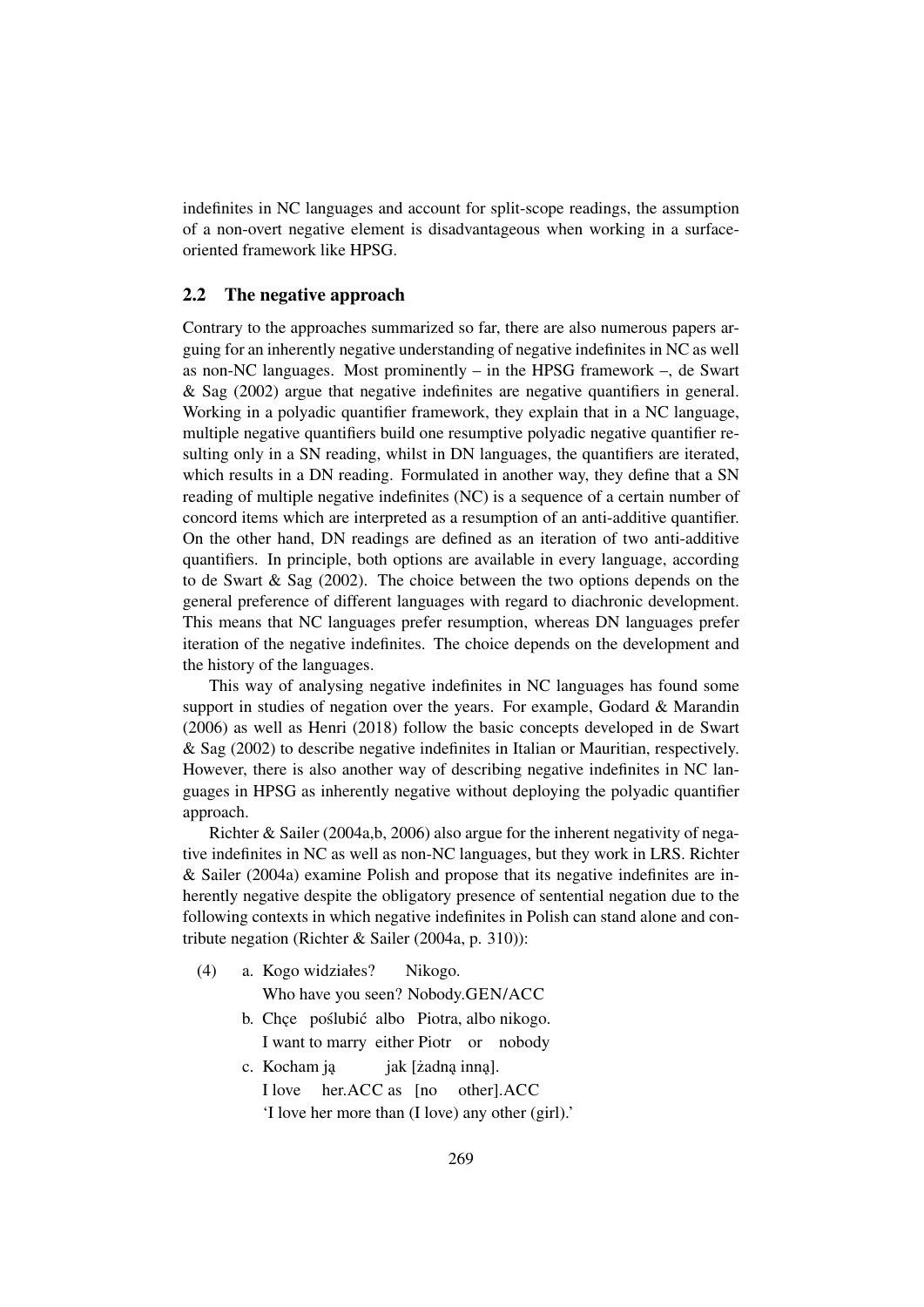One can see that in the short answer in (4a), the coordination in (4b) and the comparative in (4c), Polish negative indefinites contribute negation even though they occur alone. To ensure that in languages like Polish, two negative elements only yield a SN reading, Richter & Sailer (2004a, p. 315) formulate the Negation Complexity Constraint which says that there can be at most one negation that is a component of the semantic representation of the clause and has the main semantic constant of the sign's lexical head as its component. However, they need another rule that makes sure that the verb in a negative sentence is always accompanied by the negative marker. This is because of Polish being a strict NC language, so, negative indefinites cannot occur alone in negated sentences. They call this rule the NEG Criterion (Richter & Sailer (2004a, p. 316)).

The negative appraoches summarized here can account for the non-negative readings of negative indefinites in NC languages as well. Additionally, they do not have to assume invisible objects, which is why they are definitely superior to the non-negative approach concerning their suitability for a surface-oriented framework. In the upcoming investigation of Eton neg-phrases, I will follow the concepts of LRS put forth and developed in Richter & Sailer (2004b). I will also show that LRS has a significant advantage over the approach by de Swart  $\&$  Sag (2002) in explaining split-scope readings. Following the works by Richter & Sailer (2004a,b, 2006), I argue that the negative marker *aa* and the neg-phrases in Eton agree. This is the reason why there is only a SN reading despite the presence of two negative elements.

## 3 An HPSG-analysis of Eton neg-phrases

Throughout the next two subsections, I will examine Eton neg-phrases in detail, combining the negative and the non-negative approach just summarized. I will argue that adapting the LRS analysis of NC languages suits Eton well due to the overtness of the elements involved and the advantages over other concepts. Moreover, I will propose that Eton neg-phrases are combinations of a negative operator and non-negative indefinites, as proposed by Penka & Zeijlstra (2005) for negative indefinites of DN languages. However, the non-negative indefinites the negative word combines with are, themselves, semantically complex following the treatment of determinerless NPs by Beavers (2003). In Section 3.1, I will start arguing for the inherent negativity of the neg-phrases and show that they can be modelled exactly like negative indefinites in other languages are modelled in LRS. In Section 3.2, I will focus on the parts that combine to build neg-phrases which will provide further evidence for their inherent negativity.

#### 3.1 The semantics of Eton neg-phrases

Two similarities between negative indefinite words and Eton neg-phrases have already been mentioned in the introduction. The first one is their distribution and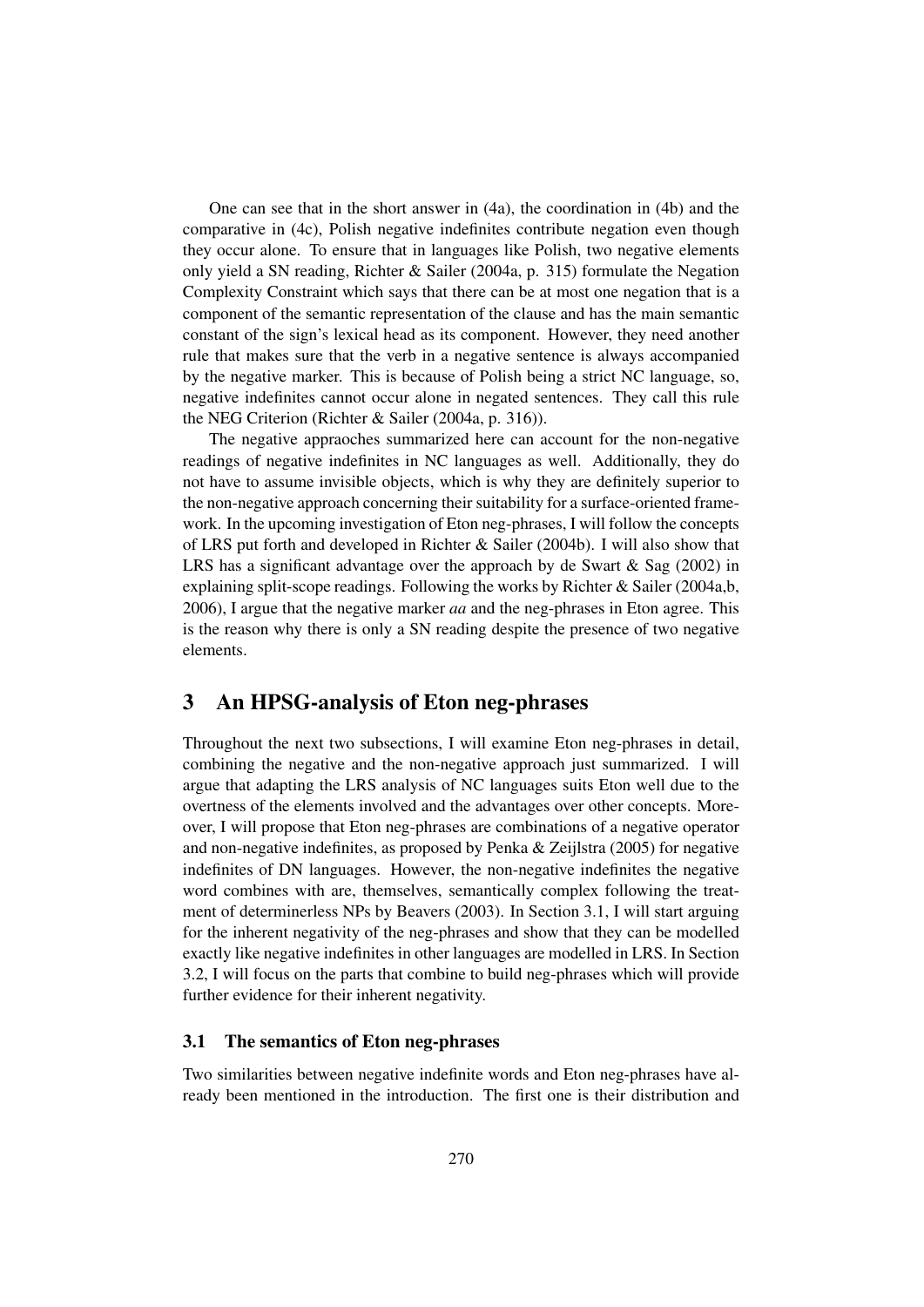meaning. Just like negative indefinite words, Eton neg-phrases can occur pre- and postverbally and build fragment answers, as seen in the examples (1) and (2). In these cases, they contribute the exact same meaning. Another similarity is the participation of these elements in NC. Just like negative indefinites in well-known NC languages like Polish, the neg-phrases are licensed by the negative marker and agree with it to yield a SN reading. Finally, Eton neg-phrases can occur in contexts like the ones in (4) taken from Richter & Sailer (2004a, p. 310) without an additional negative marker showing their inherent negativity. Fragment answers have already been given in (2) and (5) illustrates the use of neg-phrases in a coordination.<sup>8</sup> Since I am not entirely sure about the underlying representation of  $(5)$ , I only provide simplified glosses.

(5) Ibrahim a-ti je-na e-ba Haniel te mod mpaba. Ibrahim 1-PR wants marry Haniel NEG person else 'Ibrahim wants to marry Haniel and no one/nobody else.'

Similar to the pattern in Polish or other NC languages like Italian, the negphrase *te mod*('nobody') can occur without the presence of the negative marker in a coordination still contributing negation. The second part of the coordination begins after *Haniel*. A conjunction is missing because Eton does not have an equivalent to the English *and*. In such cases, the two parts of the coordination simply follow each other without being connected by an overt conjunction particle. (cf. van de Velde (2008, p. 371)) The examples of Eton neg-phrases occurring without the negative marker *aa* provide convincing evidence for treating the neg-phrases as inherently negative. Therefore, I follow the concept by Richter & Sailer (2004a,b, 2006) and argue that Eton neg-phrases are inherently negative indefinites. (6a) shows a typical lexical entry for negative indefinites in LRS, according to Richter & Sailer (2006, p. 312) and (6b) shows the AVM for neg-phrases in Eton:

(6) a. Lexical entry of negative indefinites in LRS:

 $[PHON \quad \langle$  SYNSEM *NP*  $\overline{1}$  $\vert$  LF  $\vert$  *personne/nikt/niemand*  $\text{EXC}$  1  $\exists x (\alpha \wedge \beta)$ PARTS  $\langle x,\Box,$ human' $(x), \neg \gamma$  $\langle \rangle$  $\overline{1}$ <sup>1</sup>  $\mathbf{I}$  $\frac{1}{2}$  $\left| \right|$  $\overline{1}$ **and** human' $(x)$   $\triangleleft \alpha$ and  $\boxed{1}$   $\triangleleft$   $\gamma$ 

b. Description of an Eton neg-phrase:

<sup>&</sup>lt;sup>8</sup>The third context of Richter & Sailer (2004a) which are comparatives cannot be shown here because the Eton speakers I have worked with do not use neg-phrases in this context.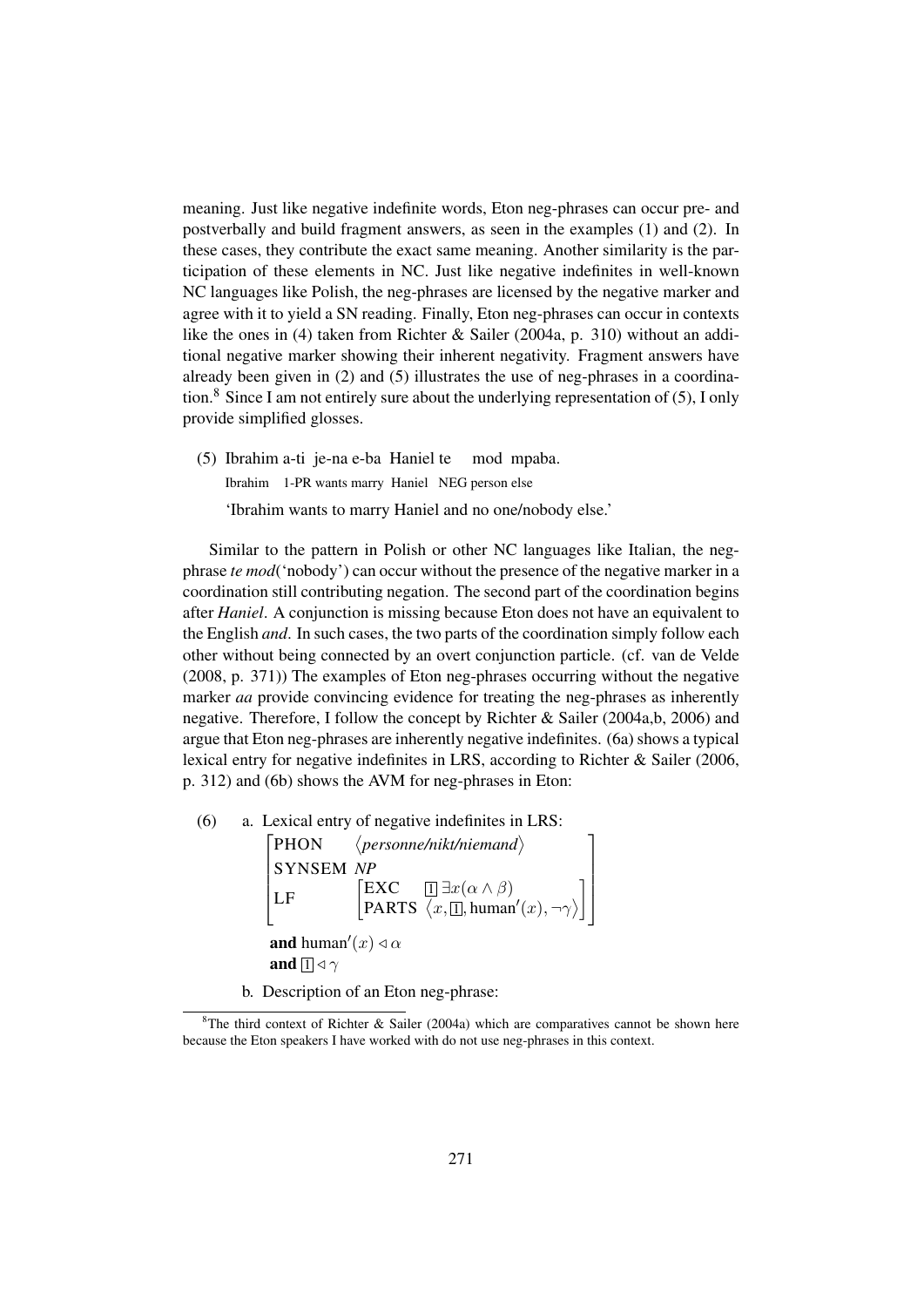| PHON                                | $\langle te\text{jom}\rangle$                                                                                                           |
|-------------------------------------|-----------------------------------------------------------------------------------------------------------------------------------------|
| HEAD                                | \n $\begin{bmatrix}\n\text{noun} \\ \text{NEG} + \end{bmatrix}$ \n                                                                      |
| VAL                                 | \n $\begin{bmatrix}\n\text{SUBJ} & \langle \rangle \\ \text{SPR} & \langle \rangle \\ \text{COMPS} & \langle \rangle\n\end{bmatrix}$ \n |
| DR                                  | $x$                                                                                                                                     |
| PARTS                               | $\langle x, \text{thing}, \text{1} \rangle : \text{thing}(x), \exists, \text{2} : \exists x(\phi : \psi), \neg \alpha \rangle$ \n       |
| INC                                 | \text{1}                                                                                                                                |
| EXC                                 | \text{2}                                                                                                                                |
| and $\text{1} \triangleleft \phi$   |                                                                                                                                         |
| and $\text{2} \triangleleft \alpha$ |                                                                                                                                         |

As shown in (6b), the AVM is similar to the entry of negative indefinites in LRS. The phrase contributes a discourse referent (DR), a predicate, the predicate applied to the DR, an existential quantifier, the existential quantification over the DR and some negation. The constraints in (6b) are the same as for the lexical entry by Richter & Sailer (2006). The first one says that the predication (so: thing(x)) is in the restrictor of the existential quantification, which itself is in the scope of the negation as per the second constraint. The reason why I chose the LRS type of modelling the neg-phrases is that it is more compositional than the approach by de Swart & Sag (2002) for example. The PARTS list in LRS is the accumulation of all elements that a word or phrase brings with it. Out of these elements, the semantic representation is built and results in the construction of phrases. In addition, one can see which elements are contributed by which sign. Although the approach by de Swart & Sag (2002) in the polyadic quantifier framework is also based on compositionality, the PARTS list in LRS is more detailed, which will become clear when looking at the following: Negative indefinites in the approach by de Swart & Sag (2002) are described as contributing a negative quantifier. In contrast, the PARTS list of a negative indefinite in LRS, as in the example (6a) above, contains a negative operator and an existential quantifier, thus, it is more detailed. This difference is extremely important when looking at split-scope readings. These are also possible in Eton, as can be seen in (7):

- (7) Alex a-se kom te jom.
	- Alex 1-NEG.COP do NEG thing
		- a. 'It is not possible that Alex does something.'  $\neg$  > can >  $\exists$
		- b. 'There is nothing, Alex can do.'  $\neg$   $\supset \exists$   $>$  can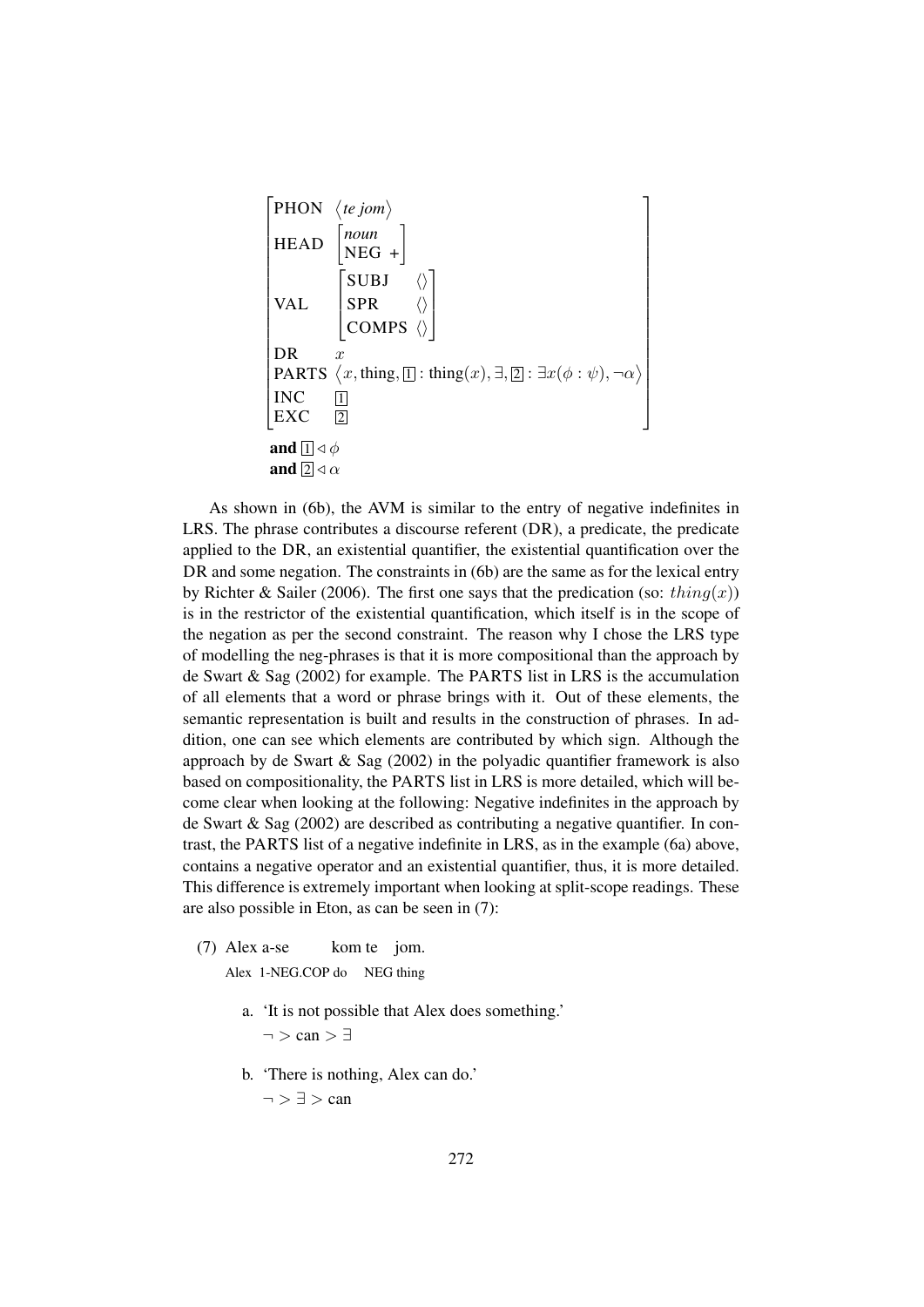c. 'It is possible that Alex does nothing.'  $can > \neg > \exists$ 

According to Penka & Zeijlstra (2005), three readings are theoretically possible. These are given in (7a-c). The most salient reading is the one in (7a), where the modal intervenes between the negation and the existential quantifier. This is a major problem for de Swart & Sag (2002), as already mentioned, because the negation and the existential quantification are always tied together. In contrast, LRS does not face this problem. The second constraint in (6a-b) only says that the EXC is in the scope of the negation. When this NP combines with another element, such as a verb phrase (VP) containing a modal, it is not forbidden that other elements can also be in the scope of the negation. Furthermore, when this happens, no order is predetermined. Consequently, readings where the modal intervenes between the negation and the quantification can be accounted for in LRS.

#### 3.2 The internal structure of Eton neg-phrases

After having given a description of a complete neg-phrase and having provided evidence for the inherent negativity of these phrases, I will proceed by looking at the parts that build the neg-phrase and model the combination formally. Obviously, the neg-phrases consist of two words, the negative element *te* and a noun. At first glance, one might think that they are combinations of a negative determiner and a noun and therefore be identical to negated NPs like *no man*. However, I will argue that this idea should be rejected.

The main reason for not treating *te* as a negative determiner is that it cannot only negate nouns, but it can also negate verbs. The following example taken from van de Velde (2008, p. 286) illustrates this:<sup>9</sup>

(8) mènè tè pám.

'I'm not leaving.'

As one can see, the negative word *te* precedes the verb and negates the clause. As van de Velde (2008, p. 285) points out, it is not clear when the negative word is used in combination with verbs, nonetheless, (8) clearly indicates that it cannot be a negative determiner. Furthermore, the example provides further evidence for the inherent negativity of neg-phrases because of the negative contribution of *te* that is part of every neg-phrase. Besides, the sentence in (8) shows that the obligatory co-occurrence of neg-phrases with the negative marker *aa* is a peculiar property of these constructions because *te* alone does not have to be licensed. So, there is another characteristic of Eton neg-phrases that is reminiscent of negative indefinites across the world's languages.

<sup>&</sup>lt;sup>9</sup>The tones are indicated in the example in  $(8)$  even though I generally ignore them. This is because the example is directly taken from van de Velde (2008).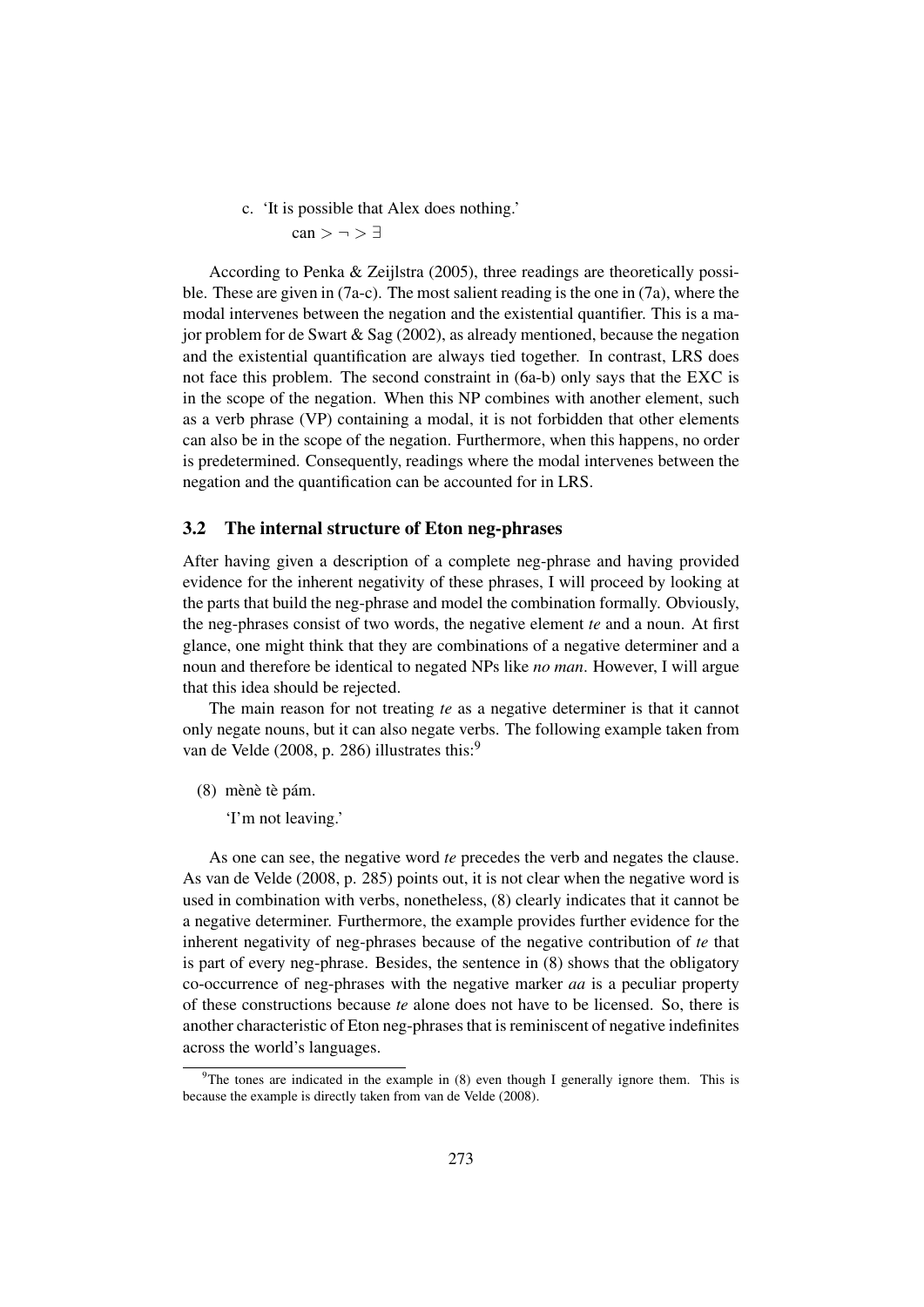Due to the ability of *te* to also negate verbs, I claim that the quantification that is part of the neg-phrases is contributed by the nouns. This seems even more plausible when considering that Eton neither has a definite nor an indefinite article. This means that in simple sentences like the ones in (9), the existential quantification is contributed by the NP anyway:

- (9) a. Ibrahim a-ti yen yegle. Ibrahim 1-PR see teacher 'Ibrahim sees a/the teacher.'
	- b. Yegle a-ti di. teacher 1-PR eat 'A/the teacher eats.'

Following Sailer & Am-David (2016), I assume that the definite as well as the indefinite article contribute existential quantification. Since there is neither in Eton, the nouns contribute the quantification, however, there is an underlying process. The existential quantification is not inherent to the nouns because nouns generally do not contribute quantification by themselves. To be able to explain this, I follow the basic assumption made by Beavers (2003). He argues that determinerless NPs have an underspecified determiner semantics (D-semantics) which must be specified to fulfil the requirements of semantic well-formedness. The way this is achieved is presumably language specific, according to Beavers (2003). In Eton, we know from the examples in (9) that the articleless NPs receive an existential quantification interpretation. Consequently, the specification of the D-semantics is implemented by the addition of the existential quantifier that fulfils the requirement of the missing semantics. Consequently, Eton neg-phrases consist of a negative operator and a non-negative indefinite that is derived from a noun. The description of the non-negative indefinite is given in the following example:

(10) Description of an indefinite nominal projection that can be combined with *te*:

 PHON *jom*  $\overline{1}$  $H$ <sub>HEAD</sub>  $\mathbf{I}$  $\overline{1}$  $\mathbf{I}$  $\overline{1}$  $\mathbf{I}$  $\overline{1}$  $\overline{1}$  $\mathbf{I}$  $\overline{1}$  $\mathbf{I}$  $\overline{1}$ PARTS  $\langle 1, x \rangle$ <br>PARTS  $\langle 1, \frac{1}{2} : \frac{1}{2} : \frac{1}{2} : \frac{1}{2} : \frac{1}{2} : \frac{1}{2} : \frac{1}{2} : \frac{1}{2} : \frac{1}{2} : \frac{1}{2} : \frac{1}{2} : \frac{1}{2} : \frac{1}{2} : \frac{1}{2} : \frac{1}{2} : \frac{1}{2} : \frac{1}{2} : \frac{1}{2} : \frac{1}{2} : \frac{1}{2} : \frac{1}{2} : \frac{1}{2} : \frac{1}{2} : \frac{1}{2} :$  $\overline{1}$  $\begin{bmatrix} \text{INC} \\ \text{EXC} \end{bmatrix}$ *noun* NEG *-*  $\overline{1}$ VAL  $\begin{bmatrix} SUBJ & \langle \rangle \end{bmatrix}$  $\vert$  SPR  $\langle \rangle$  $\overline{1}$ COMPS  $\langle \rangle$ T  $\mathbf{I}$  $\mathbf{I}$ DR  $\Box$  : x  $INC \t2$  $\overline{1}$  $\left| \right|$  $\frac{1}{2}$  $\left| \right|$  $\frac{1}{2}$  $\left| \right|$  $\frac{1}{2}$  $\left| \right|$  $\left| \right|$  $\frac{1}{2}$  $\left| \right|$  $\frac{1}{2}$  $\left| \right|$  $\frac{1}{2}$  $\left| \right|$  $\frac{1}{2}$  $\left| \right|$  $\frac{1}{2}$  $\mathbf{I}$ and  $\boxed{2} \triangleleft \phi$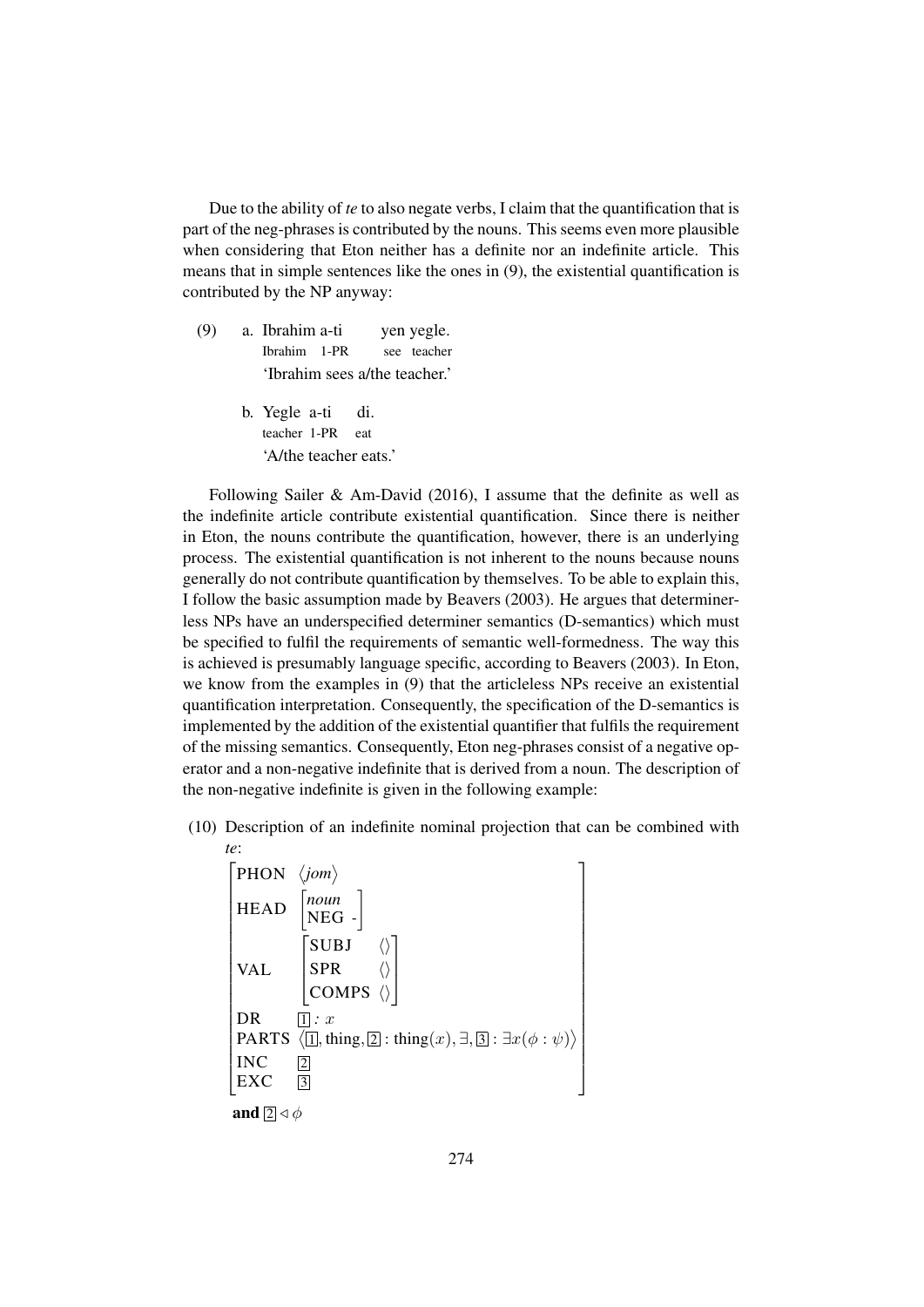As an example for a non-negative indefinite, I chose *jom* ('thing'). Its HEAD information tells us that it is non-negative. Moreover, the indefinite does not have any valency requirements. The DR value of the indefinite is some variable  $x$ . On the indefinite's PARTS list, there are the following elements: The DR (referred to by the tag  $\overline{1}$ ), the predicate, the predicate applied to the DR (referred to by the tag  $[2]$ ), the existential quantifier and the existential quantification over the DR (referred to by the tag  $\overline{3}$ ). The INC of the non-negative indefinite is the predicate applied to the DR and the EXC is the existential quantification over the DR. Finally, there is a constraint saying that the INC of the indefinite is in the restrictor of the existential quantification over its DR. This description follows the general principles of LRS and is thus similar to the lexical entries used in the corresponding literature, for example in Richter & Sailer (2004a, p. 312) when modelling indefinites.

Now, it is time to look at the process leading to the existence of the nonnegative indefinites that combine with *te*. Because simple nouns in Eton do not need any overt determiner, they just have an underspecified D-semantics, following the conception of Beavers (2003). However, in contrast to his purely semantic approach, I argue that the noun still selects for a determiner. The following lexical rule in (11) integrates Beavers' (2003) notion into LRS:



As can be seen, the simple noun in the input selects for a specifier as indicated by its non-empty SPR list. On its PARTS list, there is no existential quantification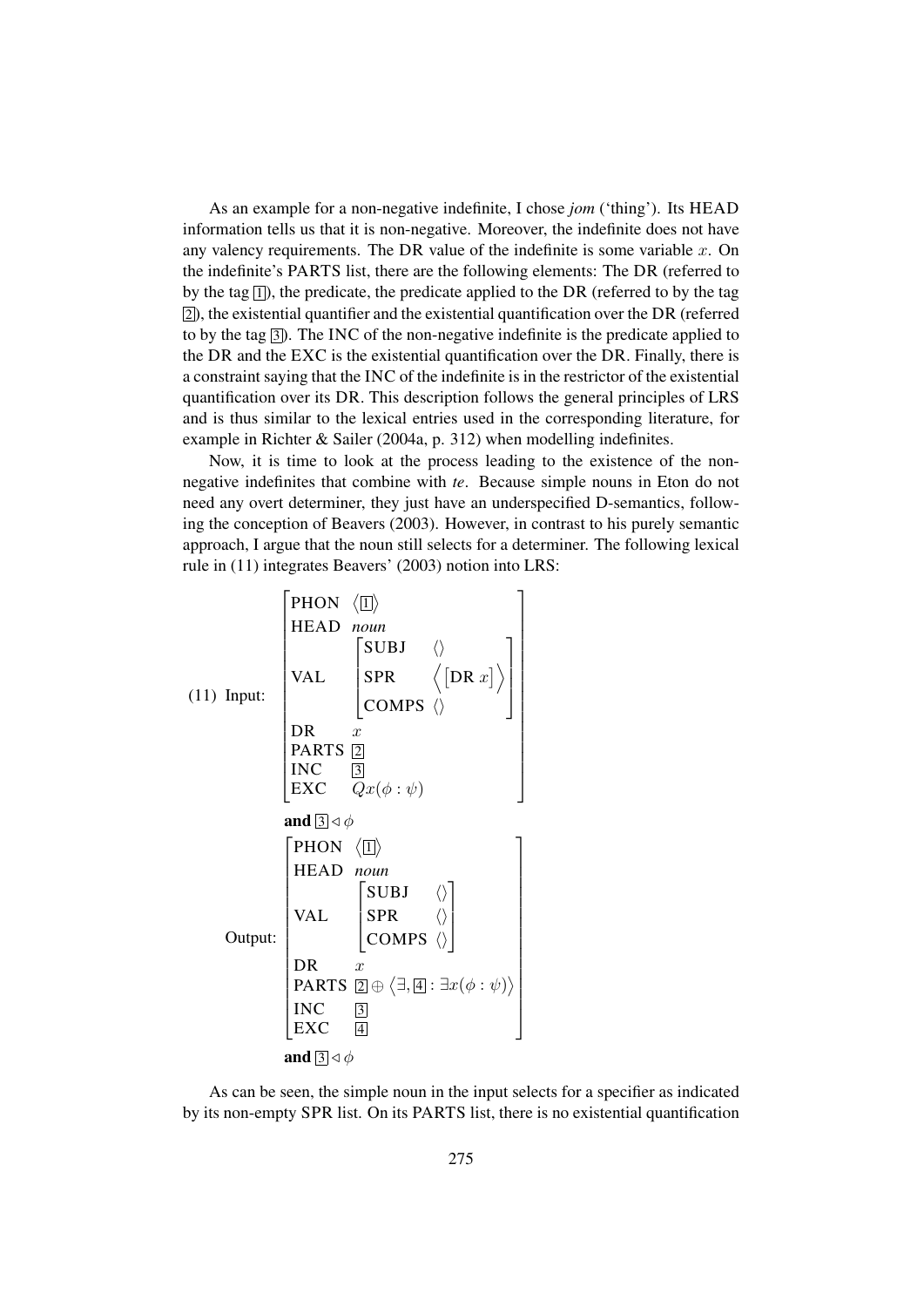yet and its EXC value is an underspecified quantification just like Beavers (2003) proposes. After undergoing the process however, the phrase is fully saturated. Its SPR list has been emptied and it has received existential quantification that has been added to its PARTS list and specified the underspecified quantifier in the EXC value. This lexical rule is applied when there is no other element that can specify the underspecified quantifier semantics of the noun and empty its SPR list. This means when there is no overt quantifier or marker, which exist in Eton (cf. van de Velde (2008)), combining with a noun, the lexical rule in (11) is applied. We do not have to formulate a principle for this because as can be seen in  $(11)$ , the phonology of the noun does not change when undergoing this process. This is only the case when the noun combines with the non-overt article.

Having explained how the quantification is contributed to neg-phrases, I will proceed by giving a lexical entry of *te* that contributes the negation to the negphrases. Because of not being a determiner, I propose that *te* is negative modifier.



b. Restriction on *te*: *Te* can only modify elements that contribute existential quantification.

Because *te* cannot only modify nouns, but verbs too, its part of speech is not specified. It is simply described as a word. *Te*'s inherent negativity is indicated by the positive NEG value and having the negation on its PARTS list. It does not have any valency requirements and is a modifier modifying some element that is referred to by a tag, as visible in the HEAD information. The modifier shares the DR value with the element it will modify. According to our current knowledge, this can either be some variable, for example  $x$ , referring to a noun or the event variable e referring to a verb. The INC and EXC of the negative modifier are identical and referred to by the tag  $\overline{3}$ , so, the negation. As one can see, there is no quantification on the PARTS list of the negative word *te* since I claim that it is contributed by the nouns.

To restrict the distribution of *te*, I added the rule in (12b) that the negative modifier can only modify elements contributing existential quantification. Since verbs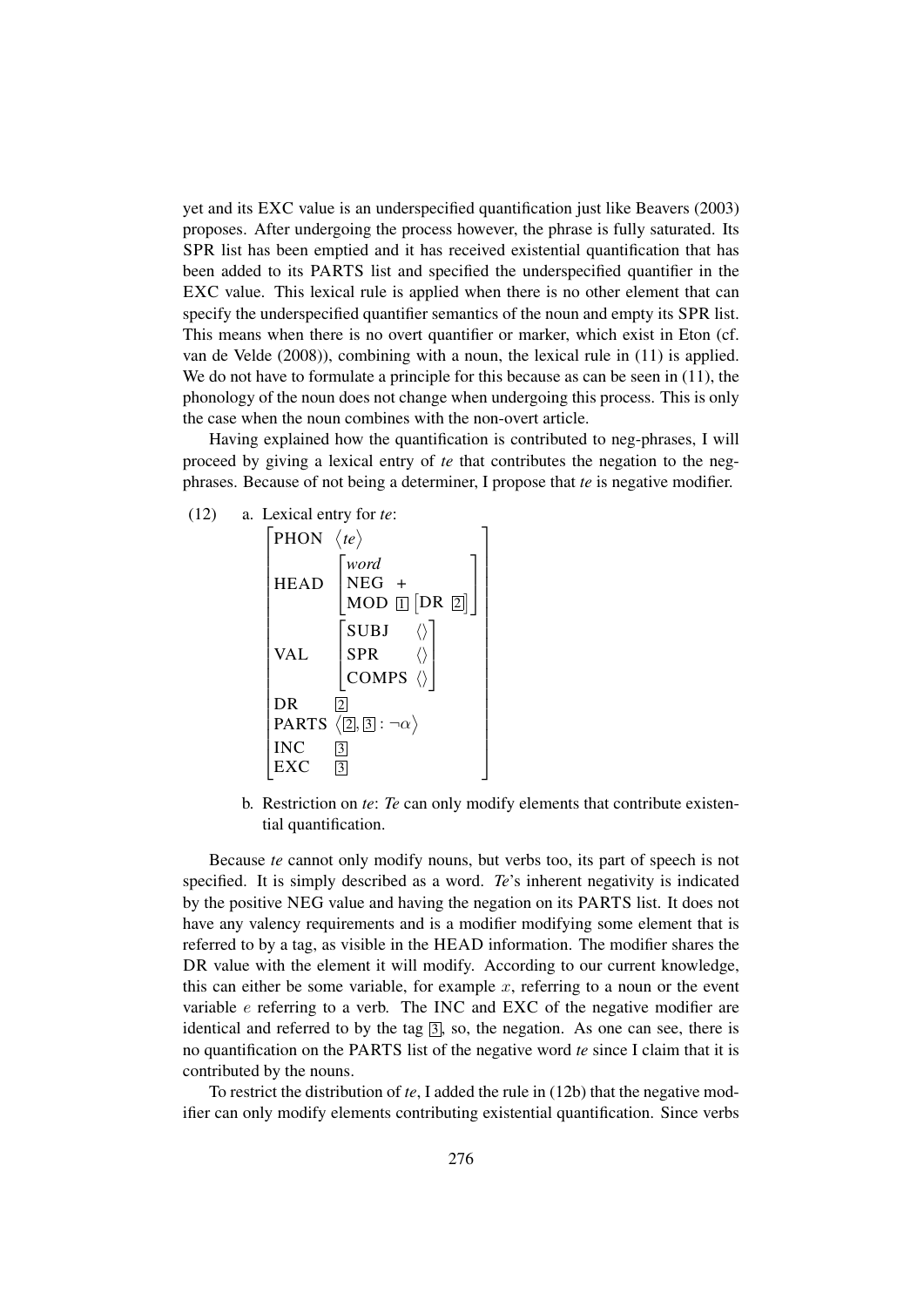as well as the indefinites of neg-phrases fulfil this criterion, *te*'s occurrences are explained. Furthermore, this rule enforces the lexical rule in (11) because if the nouns did not undergo this process, they would not contribute existential quantification and could therefore not combine with the negative modifier.

The proposed composition of Eton neg-phrases is exactly what Penka & Zeijlstra (2005) assume for negative indefinites. Thus, we see another similarity between negative indefinites of frequently studied languages and Eton neg-phrases. In contrast to the negative operator they assume, *te* is overt and does not license the neg-phrase, since the nouns can also occur alone, but it is crucial for their negative meaning and contribution. So even though Penka & Zeijlstra (2005) work on negative indefinites in DN languages suggesting the combination of a negative operator and a non-negative indefinite, we see that in LRS, negative indefinites are modelled like that crosslinguistically.<sup>10</sup> It is only that in LRS so far, researchers have not focussed on the composition of the negative indefinites, but only indicated on the PARTS list that there is the negative operator and the indefinite part of the word. The difference of course is that in LRS in contrast to Penka & Zeijlstra (2005), the negation is assumed as being inherent to the word. In Eton, one also has to assume the negation to be inherent to the neg-phrases because of the word *te*. Thus, although Penka & Zeijlstra (2005) work on negative indefinites in DN languages and Eton being a NC language, the similarities between the composition they propose and Eton neg-phrases are meaningful. What is special about Eton neg-phrases is that one can reconstruct this composition of the negative operator combining with the indefinite. Besides, this again highlights the strength of LRS. I mentioned earlier that the LRS approach is superior to the polyadic qauntifier approach by de Swart & Sag  $(2002)$  because it can account for split-scope readings where the negation and the existential quantification are separated. Due to Eton neg-phrases consisting of a negative operator and a non-negative indefinite instead of being built out of a negative quantifier and a noun, this separation becomes even more favourable which is only possible in LRS.

Having provided all neceessary steps for the internal structure of a neg-phrase in Eton, I will now look at the explicit combination in the context of a sentence. The final combination of the negative word and the indefinite is a head-modifier phrase. In (13a), I repeat the example sentence in (1b) containing a neg-phrase and in (13b), I provide a simplified tree diagram of the utterance including the head-modifier phrase resulting in the neg-phrase: $11$ 

(13) a. Embolo aa-ti di te jom. Embolo 1.NM-PR eat NEG thing

 $10$ Actually, the combination of a negative operator and a non-negative indefinite is also proposed for non-NC languages by Zeijlstra (2004). However, in contrast to Penka & Zeijlstra (2005), the negative operator is purely syntactic, whilst in Penka & Zeijlstra (2005), it is argued that this negative operator already licenses the negative indefinites in the lexicon, which is why it cannot be purely syntactic. This is the reason why I prefer to refer to Penka & Zeijlstra (2005).

<sup>&</sup>lt;sup>11</sup> Ignoring the details of the internal structure of Eton VPs, I simply treat the combination *aa-ti di* as a unit. This is why (13b) is only a simplified tree.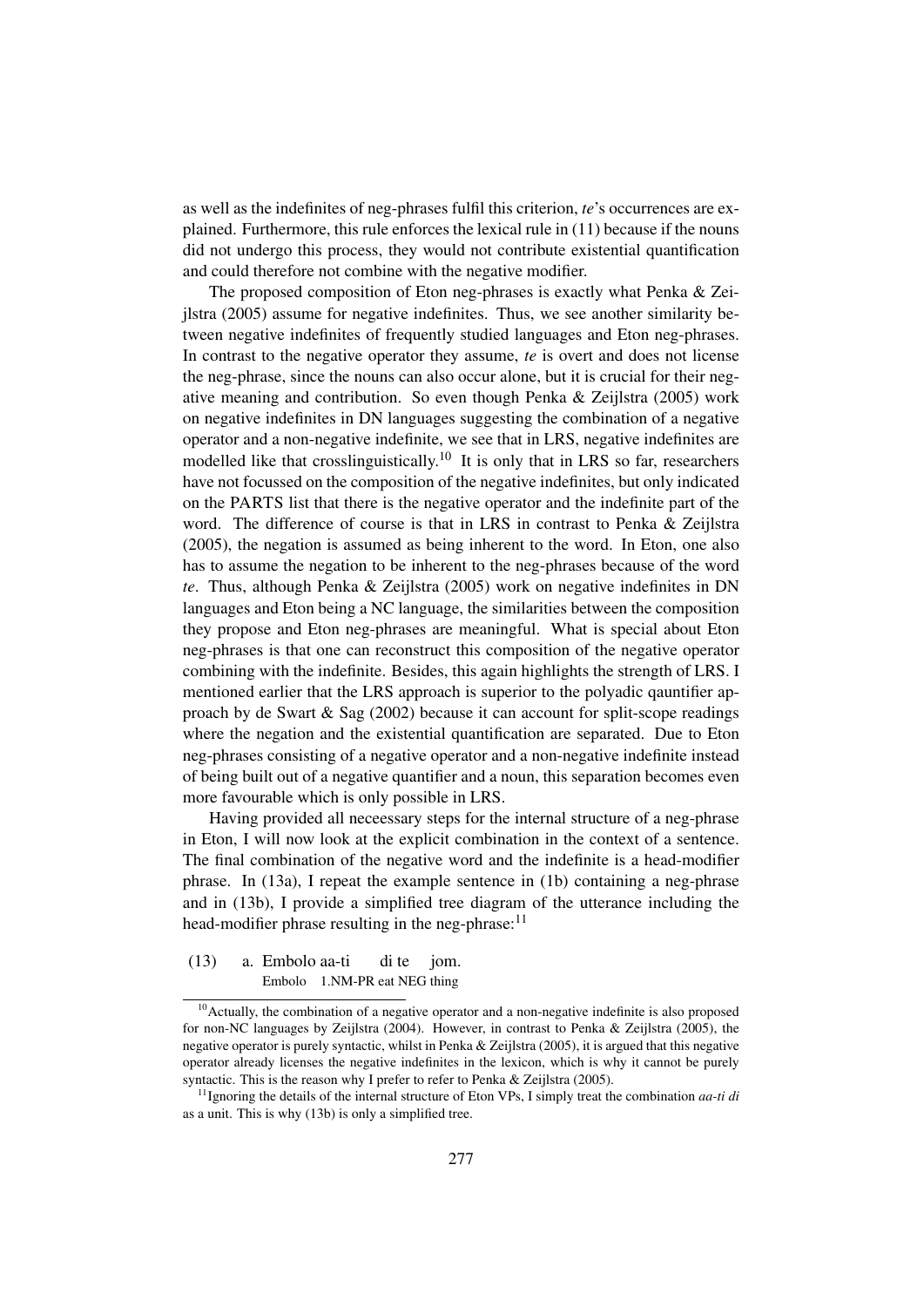#### 'Embolo eats nothing.'

b. Tree diagram of (13a):



As visible in (13b), the simple noun at first becomes a non-negative indefinite by the application of the lexical rule defined in (11). Afterwards, *te* combines with *jom* in a head-modifier phrase before the neg-phrase combines with the VP forming a head-complement phrase. Finally, this newly formed VP combines with *Embolo* into a head-subject phrase to build a sentence.

## 4 Conclusion

In this paper, I have shown that despite the non-existence of negative indefinite words in Eton, there are constructions that also belong to the class of negative indefinites, the neg-phrases. Neg-phrases are semantically identical to negative indefinites from other languages, occur in the same environments as those and participate in NC as well. Construction-wise, they also show the same behaviour as negative indefinites from other languages in being a combination of a negative operator and a non-negative indefinite. (cf. Zeijlstra (2004) and Penka & Zeijlstra (2005))

My analysis has shown that a reconciliation of the non-negative approach by Penka & Zeijlstra (2005) and the negative approach by Richter & Sailer (2004a,b, 2006) is perfect for capturing the characteristics of Eton neg-phrases. Whereas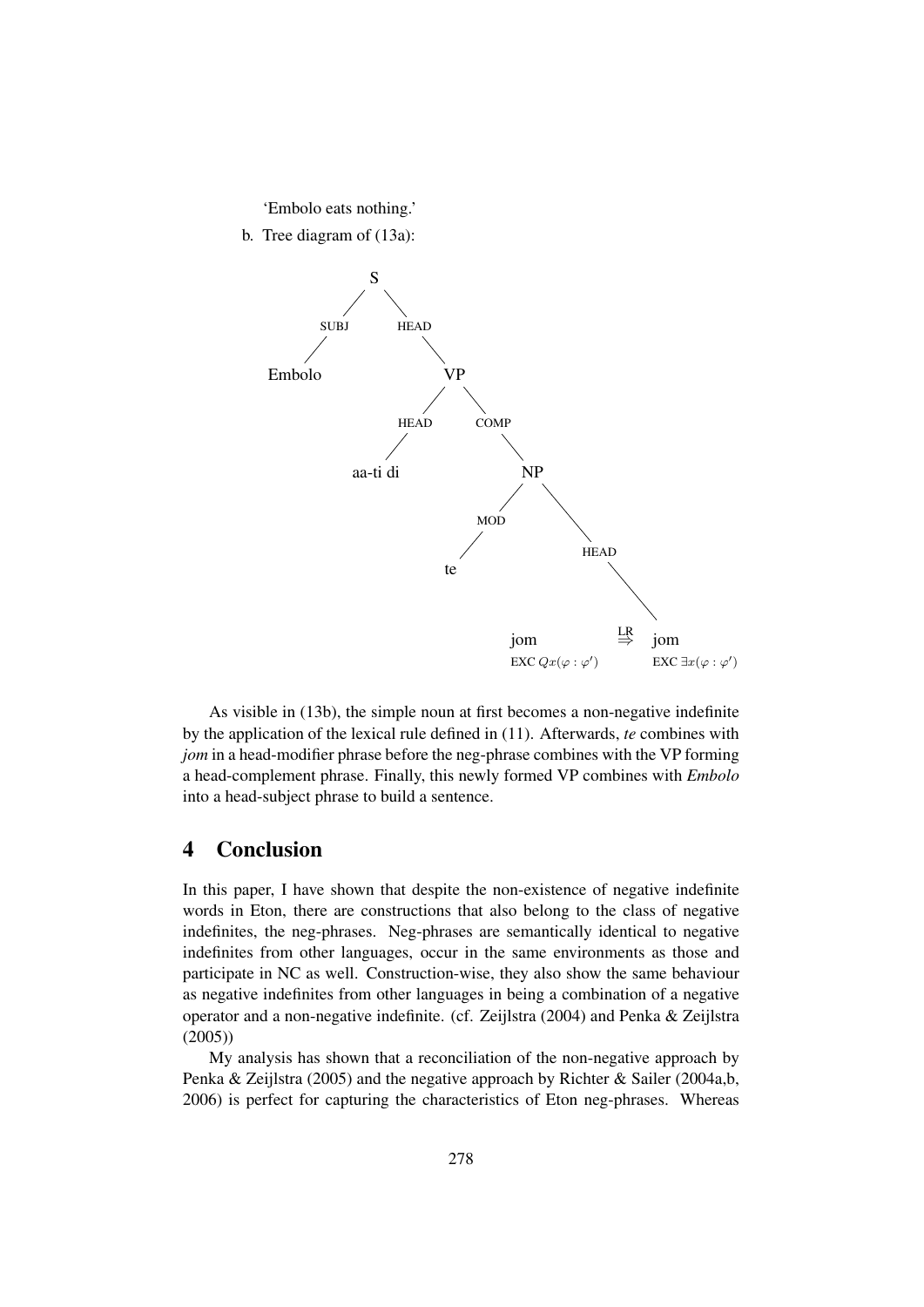the non-negative approach correctly predicts the composition of these phrases, the negative approach can account for the negativity of the neg-phrases. The negative contribution of neg-phrases occurring without the negative marker as well as the overtness of the negative modifier *te* clearly favors an HPSG-analysis due to the surface orientation of this framework. Moreover, the approach by Beavers (2003) was extremely helpful in explaining the behaviour and characteristics of NPs in Eton and allowed me to show that the quantification is contributed by the noun turning to an indefinite instead of by the negative modifier.

The analysis of Eton neg-phrases I provided can potentially help in the still ongoing discussion about the (non-) negativity of negative indefinites in NC as well as non-NC languages. Because of Eton neg-phrases clearly belonging to the class of negative indefinites that are examined in the studies of NC across various languages, the stance of treating negative indefinites as inherently negative, in general, is supported by the constructions analysed in this paper. LRS can account for the distribution and the behaviour of negative indefinite words as has been shown in previous works by Richter & Sailer (2004a,b, 2006) as well as for the characteristics of Eton neg-phrases.

At the end of this paper, I would like to make some suggestions for future research. Upcoming work should definitely focus on the exact properties and occurrences of the negative modifier *te*, especially outside of neg-phrases. A detailed lexical entry that can account for all of its uses is desirable. Furthermore, the preverbal negative marker *aa* and its properties have been left aside in this paper, but future work should analyse it due to its interplay with the neg-phrases on the one hand, but also because of its general properties. In addition, utterances where several neg-phrases co-occur in Eton are still mainly unexplored and in need of further investigations. Finally, as mentioned at the beginning of this paper, Eton is a tonal language and due to me ignoring the tones here, future research can hopefully provide sufficient phonetic descriptions of the neg-phrases and the surrounding elements when picking up this topic, following the groundwork laid in van de Velde (2008).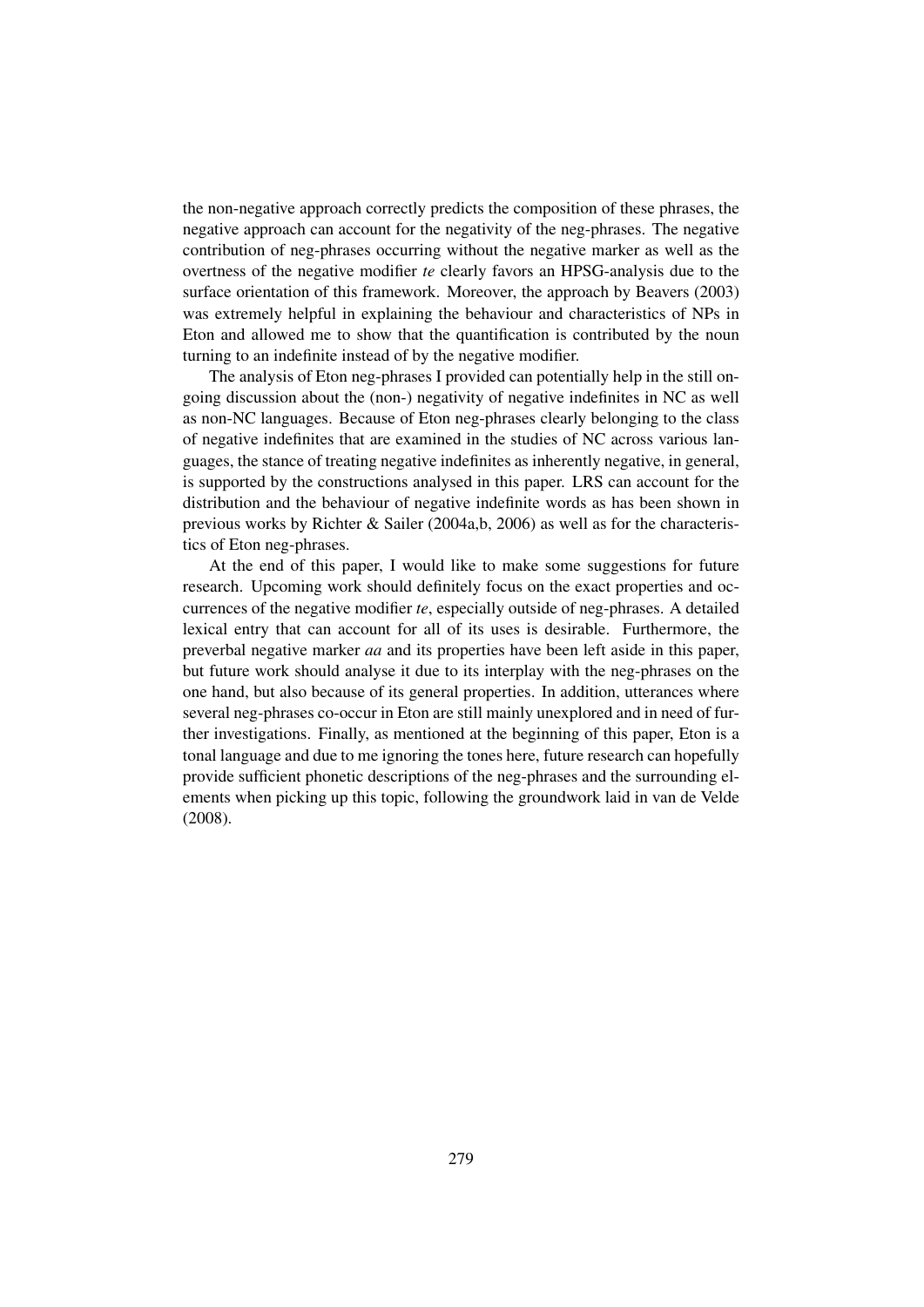### **Glossary**

1 agreement prefix of agreement pattern one.

ACC accusative.

COP copula.

GEN genitive.

NEG negative element.

NM negative marker.

PR present.

## References

- van der Auwera, Johan & Lauren van Alsenoy. 2016. On the typology of negative concord. *Studies in Language* 40(3). 473–512.
- van der Auwera, Johan & Lauren van Alsenoy. 2018. More ado about nothing: On the typology of negative indefinites. In Ken Peter Turner & Laurence Horn (ed.), *Pragmatics, Truth and Underspecification: Towards an Atlas of Meaning*, 107–146. Leiden/Boston: Brill.
- Beavers, John. 2003. More head and less categories: A new look at noun phrase structure. In *International Conference on Head-Driven Phrase Structure Grammar (HPSG)*, vol. 10, 47–67.
- Giannakidou, Anastasia. 1998. *Polarity sensitivity as (non) veridical dependency*. Amsterdam: John Benjamins Publishing Company.
- Giannakidou, Anastasia. 2006. N-words and negative concord. In Martin Everaert & Henk van Riemsdijk (eds.), *The Blackwell Companion to Syntax*, vol. 3, 327– 391. Oxford: Blackwell Publishing 1st edn.
- Godard, Daniele & Jean-Marie Marandin. 2006. Reinforcing negation: The case of Italian. In *International Conference on Head-Driven Phrase Structure Grammar (HPSG)*, vol. 13, 174–194.
- Henri, Fabiola. 2018. A lexicalist account of negation and negative concord in Mauritian. In Viviane Déprez & Fabiola Henri (eds.), *Negation and Negative Concord: The View from Creoles*, 69–100. Amsterdam: John Benjamins Publishing Company.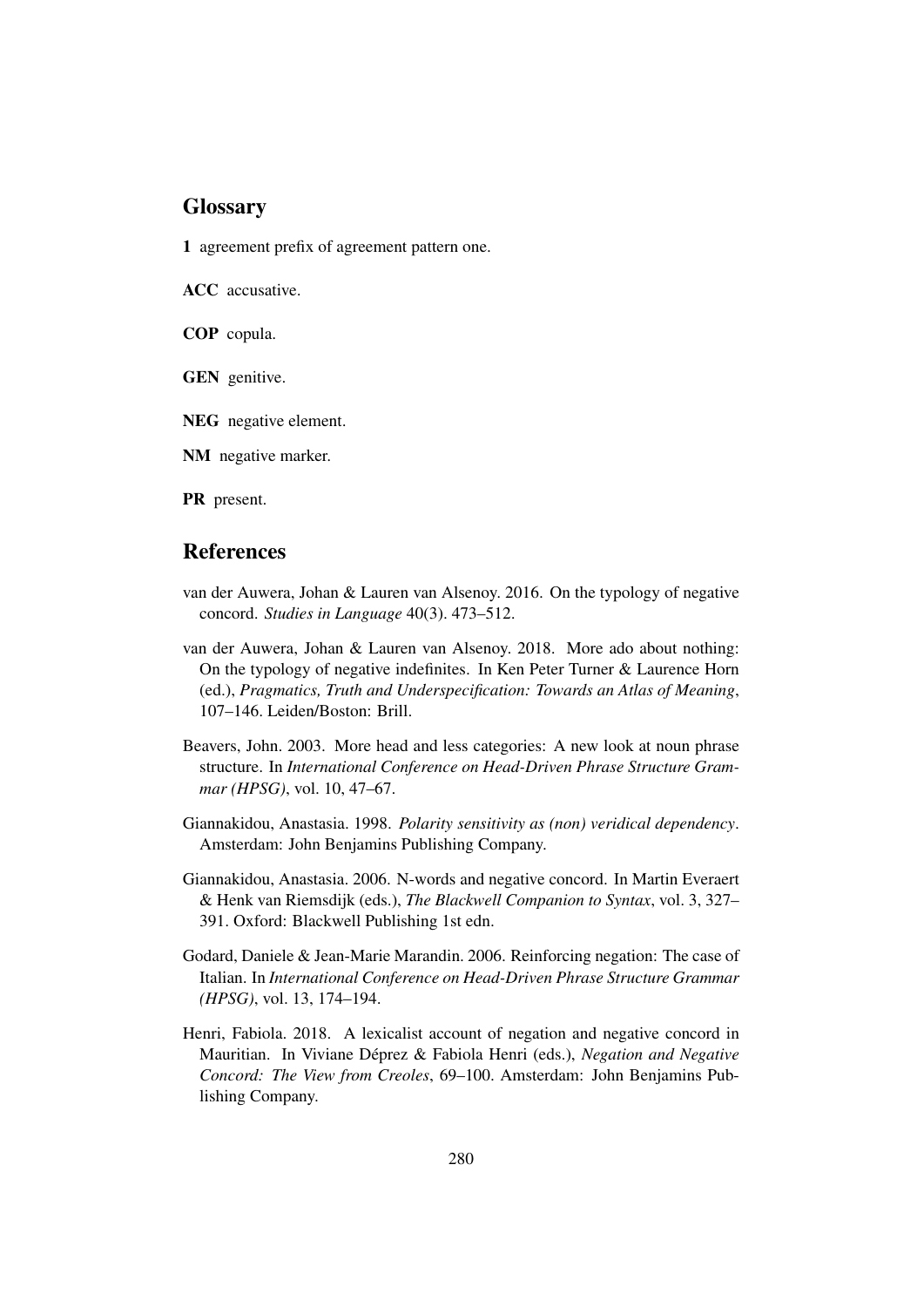- Kuno, Masakazu. 2008. Negation, focus, and negative concord in Japanese. *Toronto Working Papers in Linguistics* 28. 195–211.
- Ladusaw, William A. 1992. Expressing negation. In *Semantics and Linguistic Theory Conference (SALT)*, vol. 2, 237–260.
- Laka, Itziar. 1990. *Negation in syntax: On the nature of functional categories and projections.*: Massachusetts Institute of Technology dissertation.
- Ovalle, Luis A. & Elena Guerzoni. 2004. Double negatives, negative concord and metalinguistic negation. *Chicago Linguistics Society (CLS)* 38(1). 15–30.
- Penka, Doris. 2012. Negative features on negative indefinites: Evidence from split scope. *Journal of Semantics* 29(3). 373–402.
- Penka, Doris & Hedde Zeijlstra. 2005. Negative indefinites in Dutch and German. (manuscript).
- Penka, Doris & Hedde Zeijlstra. 2010. Negation and polarity: an introduction. *Natural Language and Linguistic Theory* 28(4). 771–786.
- Richter, Frank & Manfred Sailer. 2004a. Polish negation and lexical resource semantics. *Electronic Notes in Theoretical Computer Science* 53. 309–321.
- Richter, Frank & Manfred Sailer. 2004b. Basic concepts of lexical resource semantics. In Arne Beckmann & Norbert Preining (eds.), *ESSLLI 2003: Course Material I (Collegium Logicum)*, vol. 5, 87–143. Wien: Kurt Gödel Society.
- Richter, Frank & Manfred Sailer. 2006. Modelling typological markedness in semantics: The case of negative concord. In *International Conference on Head-Driven Phrase Structure Grammar (HPSG)*, vol. 13, 305–325.
- Sailer, Manfred & Assif Am-David. 2016. Definite meaning and definite marking. In *Joint Conference on Head-Driven Phrase Structure Grammar and Lexical Functional Grammar (HeadLex)*, 641–661.
- Sano, Tetsuya, Hiroyuki Shimada & Takaomi Kato. 2009. Negative concord vs. negative polarity and the acquisition of Japanese. In *Conference on Generative Approaches to Language Acquisition North America (GALANA)*, vol. 3, 232– 240.
- Sells, Peter & Shin-Sook Kim. 2006. Korean NPIs scope over negation. *Language Research* 42(2). 275–297.
- de Swart, Henriette & Ivan A. Sag. 2002. Negation and negative concord in Romance. *Linguistics and Philosophy* 25(4). 373–417.

van de Velde, Mark L. O. 2008. *A grammar of Eton*. Berlin: de Gruyter.